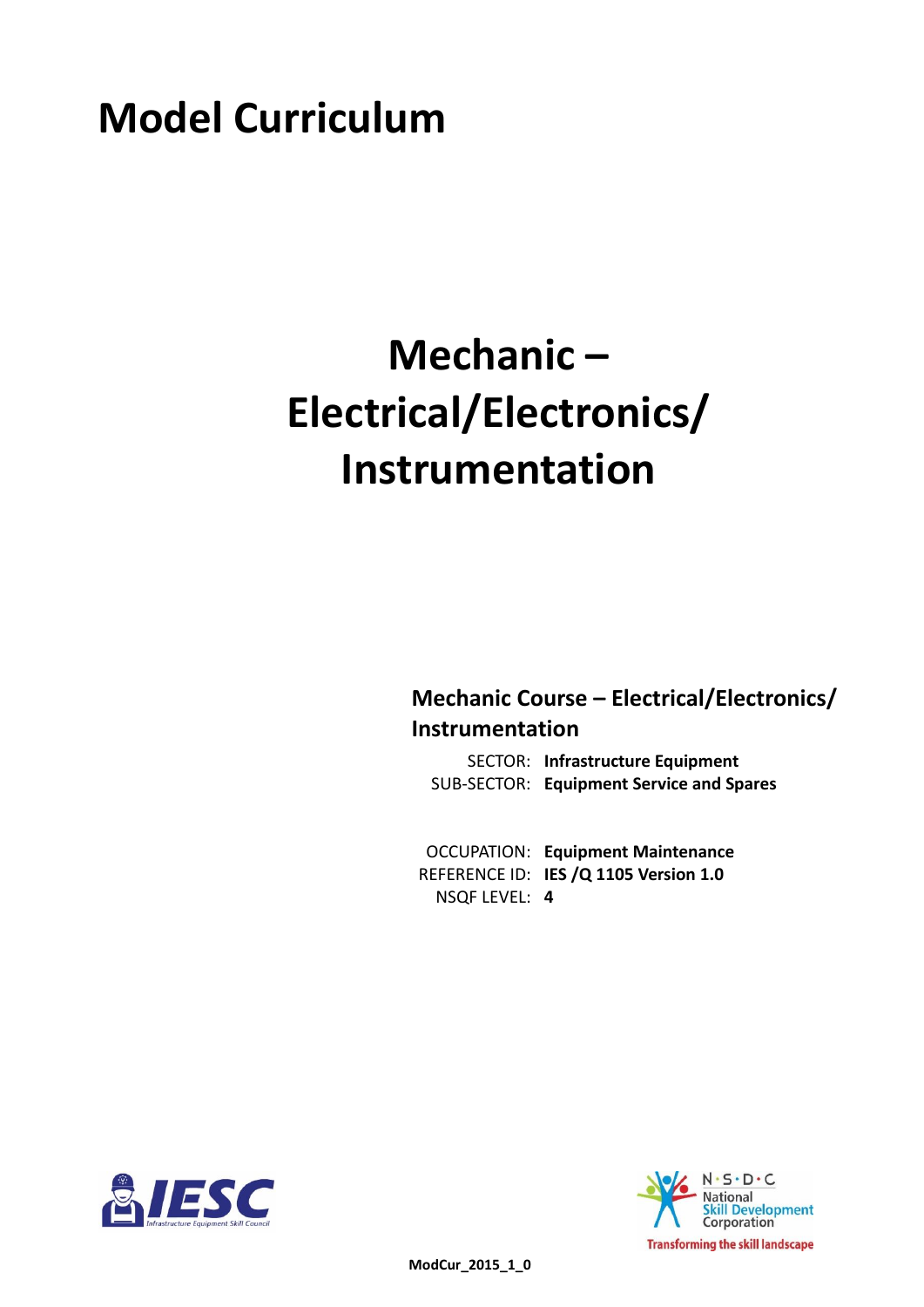## **Table of Content:**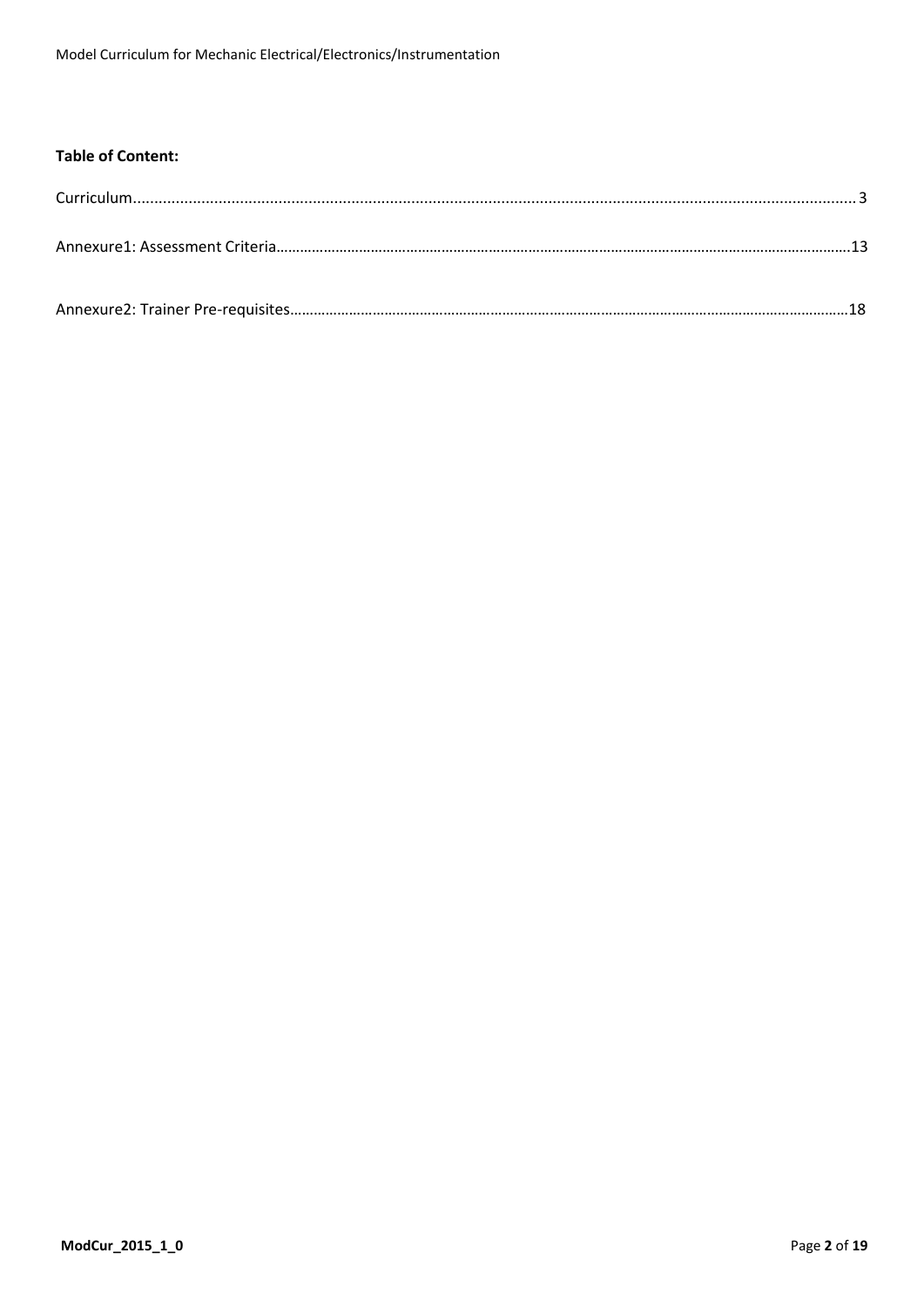



# <span id="page-2-0"></span>**Mechanic – Electrical/Electronics/Instrumentation**

# **CURRICULUM / SYLLABUS**

This program is aimed at training candidates for the job of a "Mechanic - Electrical/Electronics/Instrumentation", in the "Infrastructure Equipment" Sector/Industry and aims at building the following key competencies amongst the learner

| <b>Program Name</b>                               |                                                                                                                                                                                                                                                                                         | <b>Mechanic Course Electrical/Electronics/Instrumentation</b>                                                                                                                                                                                                                                                                                                                                                                                                                                                                                                                                                                                                                                                                                                                    |             |  |  |  |
|---------------------------------------------------|-----------------------------------------------------------------------------------------------------------------------------------------------------------------------------------------------------------------------------------------------------------------------------------------|----------------------------------------------------------------------------------------------------------------------------------------------------------------------------------------------------------------------------------------------------------------------------------------------------------------------------------------------------------------------------------------------------------------------------------------------------------------------------------------------------------------------------------------------------------------------------------------------------------------------------------------------------------------------------------------------------------------------------------------------------------------------------------|-------------|--|--|--|
| <b>Qualification Pack</b><br>Name & Reference ID. | IES/Q 1105                                                                                                                                                                                                                                                                              |                                                                                                                                                                                                                                                                                                                                                                                                                                                                                                                                                                                                                                                                                                                                                                                  |             |  |  |  |
| <b>Version No.</b>                                | 1.0                                                                                                                                                                                                                                                                                     | <b>Version Update Date</b>                                                                                                                                                                                                                                                                                                                                                                                                                                                                                                                                                                                                                                                                                                                                                       | 30-12 -2015 |  |  |  |
| <b>Pre-requisites to Training</b>                 | Preferably ITI / Diploma in Electrical/Electronics/Instrumentation<br>$\bullet$<br>Certification Training in Electrical/Electronics/Instrumentation preferred<br>Mandatory: should have 2years experience in Electrical/Electronics/<br>$\bullet$<br><b>Instrumentation Maintenance</b> |                                                                                                                                                                                                                                                                                                                                                                                                                                                                                                                                                                                                                                                                                                                                                                                  |             |  |  |  |
| <b>Training Outcomes</b>                          | $\bullet$<br>management.<br>$\bullet$                                                                                                                                                                                                                                                   | After completing this programme, participants will be able to:<br>Carry out repairs and maintenance of equipment's electrical/electronic/<br>instrumentation systems. In-depth working of electrical/electronic/<br>instrumentation systems, identification and use of diagnostic tools and<br>equipment to locate faults, techniques for removal of defective<br>components, rectification, re-assembly and testing.<br>Carryout reporting and documentation. Procedure for reporting and<br>escalating unresolved problems; field visits documentation and parts<br>Comply with workshop health and safety guidelines. Health, safety and<br>environment policies; personal protective equipment, fire-fighting<br>equipment, basic first aid for common injuries at work shop |             |  |  |  |

This course encompasses 3 out of 3 National Occupational Standards (NOS) of "Mechanic - Electrical/Electronics/ Instrumentation" Qualification Pack issued by "SSC: Infrastructure Equipment Skill Council".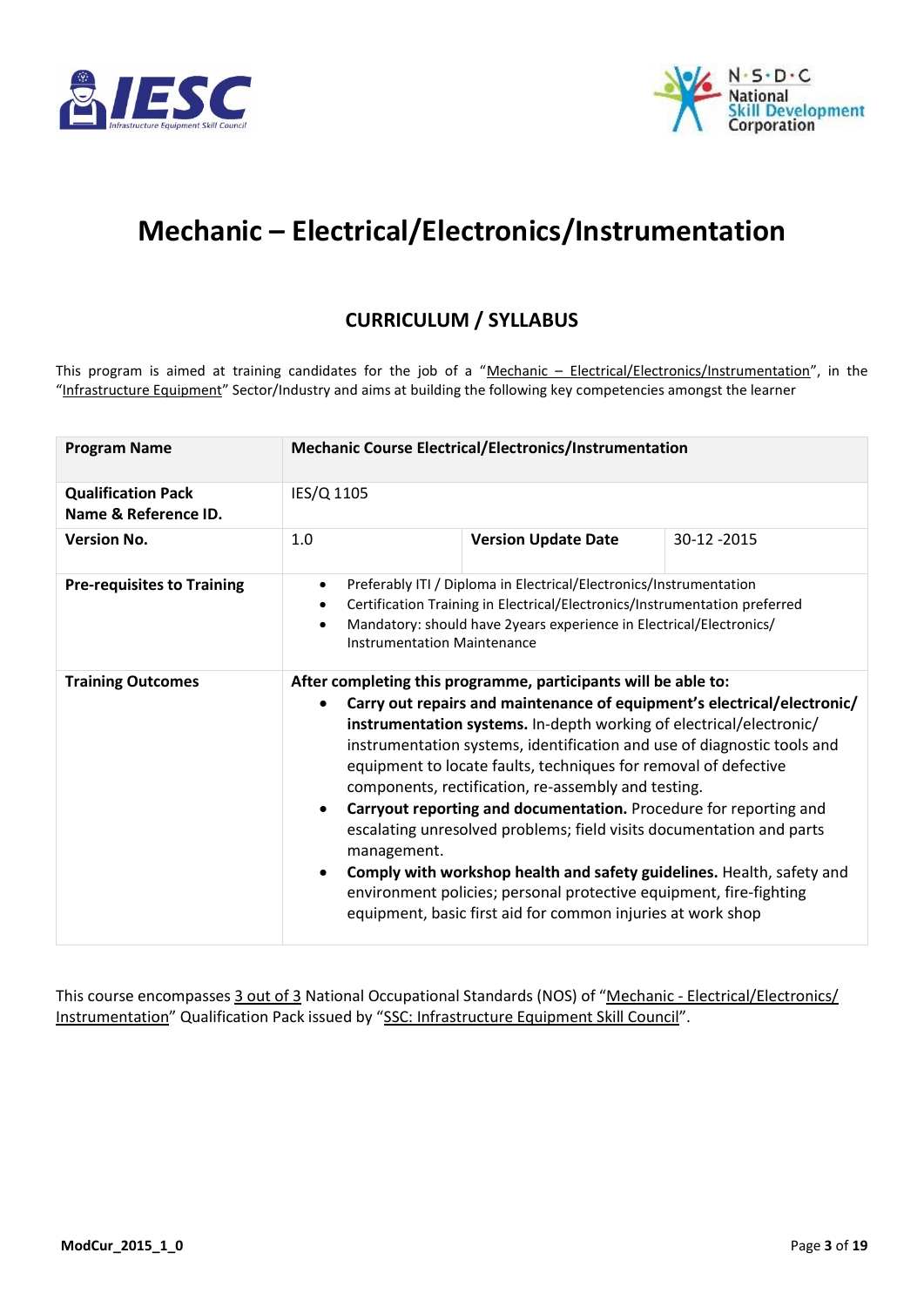



| Sr.<br>No.   | <b>Module</b>                                                                                                | <b>Theory</b><br><b>Duration</b><br>(hh:mm) | <b>Practical</b><br><b>Duration</b><br>(hh:mm) | <b>Key Learning</b><br><b>Outcomes</b>                                                                                                                                                                                                                                                                                                                                                                                                                                                                                                                                                                                                                                          | Corresponding<br><b>NOS Code</b> | <b>Equipment Required</b>                                                                                                                                                                                                                                                                                                                                                                                                                                                                                                                                                                                                                                                                                                                                                   |
|--------------|--------------------------------------------------------------------------------------------------------------|---------------------------------------------|------------------------------------------------|---------------------------------------------------------------------------------------------------------------------------------------------------------------------------------------------------------------------------------------------------------------------------------------------------------------------------------------------------------------------------------------------------------------------------------------------------------------------------------------------------------------------------------------------------------------------------------------------------------------------------------------------------------------------------------|----------------------------------|-----------------------------------------------------------------------------------------------------------------------------------------------------------------------------------------------------------------------------------------------------------------------------------------------------------------------------------------------------------------------------------------------------------------------------------------------------------------------------------------------------------------------------------------------------------------------------------------------------------------------------------------------------------------------------------------------------------------------------------------------------------------------------|
| $\mathbf{1}$ | Repairs &<br>Maintenance of<br>Equipment's<br>Electrical/<br>Electronic/<br>Instrumentation<br>Parts/Systems | 22:00                                       | 50:00                                          | Organisational<br>Context:<br>Organisation<br>$\bullet$<br>structure,<br>reporting and<br>escalation<br>procedure and<br>time line.<br>Performance<br>$\bullet$<br>standards and<br>procedures in the<br>company.<br>Work target and<br>٠<br>review mechanism<br>/ feedback with<br>supervisor<br>Location and<br>$\bullet$<br>process for storage<br>and disposal of<br>waste.<br><b>Technical Knowledge:</b><br>In depth working<br>٠<br>of equipment's<br>electrical systems<br>& components<br><b>Electrical symbols</b><br>$\bullet$<br>and circuit<br>diagrams - reading<br>& interpretation.<br>Manufacturer's<br>tech specs and<br>service procedures<br>for electrical | IES/N 1105                       | Related equipment's<br>$\bullet$<br>electrical/electronic/<br>instrumentation<br>system with all<br>related components<br>/assemblies/<br>accessories<br>All components &<br>٠<br>assemblies should<br>be functional and<br>mounted on a<br>platform.<br>Standard tools and<br>$\bullet$<br>lab equipment for<br>dis-assembly and<br>assembly.<br>Standard electrical/<br>$\bullet$<br>electronic/<br>instrumentation<br>diagnostic tools &<br>test equipment.<br>Cut-outs & models<br>$\bullet$<br>of major parts like<br>starter motor,<br>alternator, relays,<br>switches, solenoids,<br>fuse boxes,<br>instrument panel<br>Class<br>room<br>with<br>$\bullet$<br>audio-video system<br>Manufacturers<br>$\bullet$<br>Electrical<br>Service<br>/Repair Manual &<br>Video |
|              |                                                                                                              |                                             |                                                | systems in use.<br>Identification and<br>$\bullet$<br>use of various<br>hand tools; and                                                                                                                                                                                                                                                                                                                                                                                                                                                                                                                                                                                         |                                  | Safety video<br>٠<br><b>PPE Items</b><br>Lab/workshop                                                                                                                                                                                                                                                                                                                                                                                                                                                                                                                                                                                                                                                                                                                       |
|              |                                                                                                              |                                             |                                                | their calibration.<br>Identification and<br>$\bullet$<br>use of various<br>diagnostic tools<br>and their<br>calibration.<br>Procedure for<br>٠<br>removal of<br>electrical parts /                                                                                                                                                                                                                                                                                                                                                                                                                                                                                              |                                  |                                                                                                                                                                                                                                                                                                                                                                                                                                                                                                                                                                                                                                                                                                                                                                             |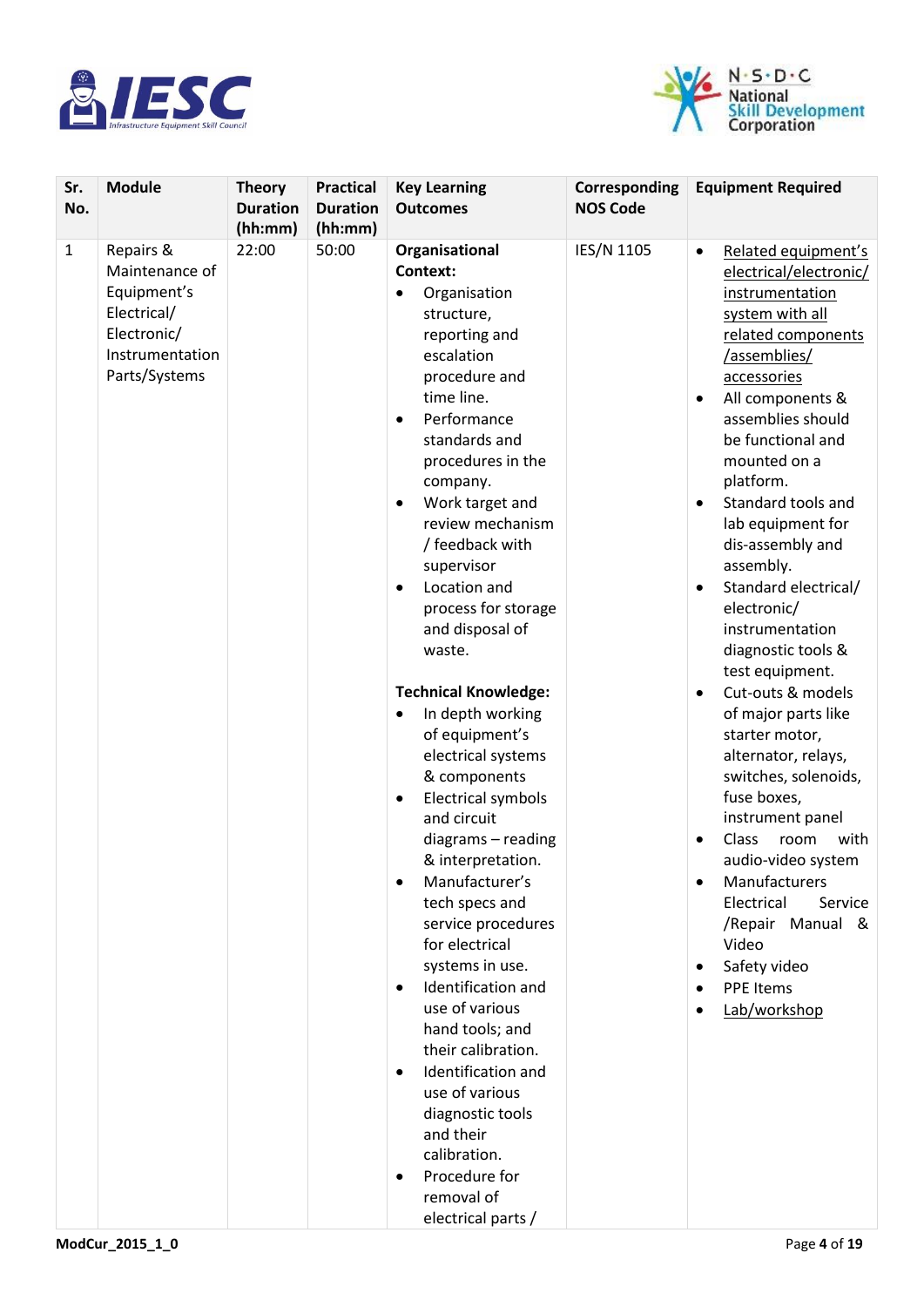



|  | components from                 |
|--|---------------------------------|
|  | the equipment                   |
|  | Procedure for<br>$\bullet$      |
|  | further removing                |
|  | sub-parts/sub-                  |
|  | components.                     |
|  | Technique of<br>$\bullet$       |
|  | laying out removed              |
|  | parts in logical                |
|  | sequence to aid re-             |
|  | assembly                        |
|  | Methods of<br>$\bullet$         |
|  | keeping                         |
|  | components parts                |
|  | together after                  |
|  | stripping.                      |
|  | Techniques of<br>$\bullet$      |
|  | inspecting                      |
|  | removed parts for               |
|  | wear and                        |
|  | tear/damage                     |
|  | Techniques used to<br>$\bullet$ |
|  | diagnose faults;                |
|  | sensory & other                 |
|  | checks                          |
|  | Methods of fault<br>$\bullet$   |
|  | rectification; viz              |
|  | repairs & refitting,            |
|  | replacement &                   |
|  | adjustments.                    |
|  | Techniques of<br>٠              |
|  | checking new parts              |
|  | like seals, gaskets             |
|  | and filters before              |
|  | fitment.                        |
|  | Techniques of<br>$\bullet$      |
|  | testing in the lab              |
|  | after fitment.                  |
|  | Procedure for re-<br>$\bullet$  |
|  | fitment of                      |
|  | electrical parts &              |
|  | components on                   |
|  | the equipment                   |
|  | Post repairs & re-<br>$\bullet$ |
|  | fitment, operation              |
|  | test of electrical              |
|  | system / sub                    |
|  | assembly.                       |
|  |                                 |
|  | Skills - Core &                 |
|  | Professional                    |
|  |                                 |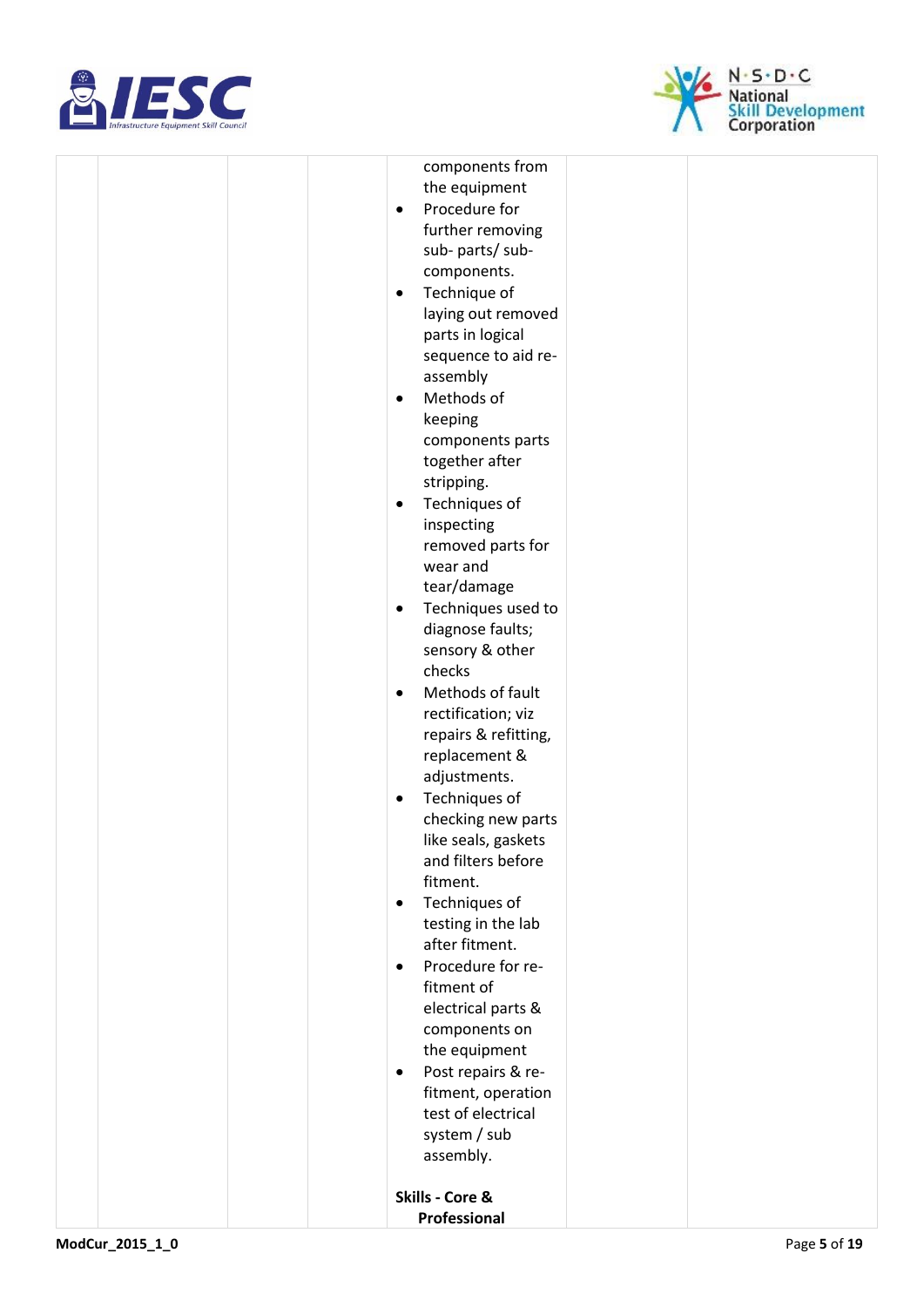



|  |  | Read & understand<br>$\bullet$ |
|--|--|--------------------------------|
|  |  |                                |
|  |  | general                        |
|  |  | instructions/                  |
|  |  | manuals/                       |
|  |  | guidelines related             |
|  |  |                                |
|  |  | to equipment.                  |
|  |  | Record and<br>$\bullet$        |
|  |  | document details               |
|  |  |                                |
|  |  | of repairs and                 |
|  |  | maintenance                    |
|  |  | carried out, on                |
|  |  | prescribed format.             |
|  |  |                                |
|  |  | Interact with<br>$\bullet$     |
|  |  | customers as                   |
|  |  | necessary to                   |
|  |  | understand                     |
|  |  |                                |
|  |  | problems and                   |
|  |  | issues.                        |
|  |  | Orally<br>$\bullet$            |
|  |  | communicate                    |
|  |  |                                |
|  |  | information &                  |
|  |  | instructions to co-            |
|  |  | workers in a clear             |
|  |  | and concise                    |
|  |  |                                |
|  |  | manner.                        |
|  |  | Plan and organise<br>$\bullet$ |
|  |  | repair                         |
|  |  | tasks with all                 |
|  |  |                                |
|  |  | concerned in most              |
|  |  | efficient and cost-            |
|  |  | effective way.                 |
|  |  |                                |
|  |  | <b>Performance Criteria:</b>   |
|  |  |                                |
|  |  | <b>Breakdown Repair</b>        |
|  |  | Collect all relevant           |
|  |  | information /data              |
|  |  |                                |
|  |  | on the symptoms                |
|  |  | of the fault.                  |
|  |  | Select and apply               |
|  |  | the<br>appropriate             |
|  |  |                                |
|  |  | diagnostic tools to            |
|  |  | locate the fault.              |
|  |  | Remove<br>the                  |
|  |  | defective part /               |
|  |  |                                |
|  |  | component safely               |
|  |  | without damaging               |
|  |  | other surrounding              |
|  |  | ones.                          |
|  |  |                                |
|  |  | Repair or replace              |
|  |  | defective<br>the               |
|  |  | components using               |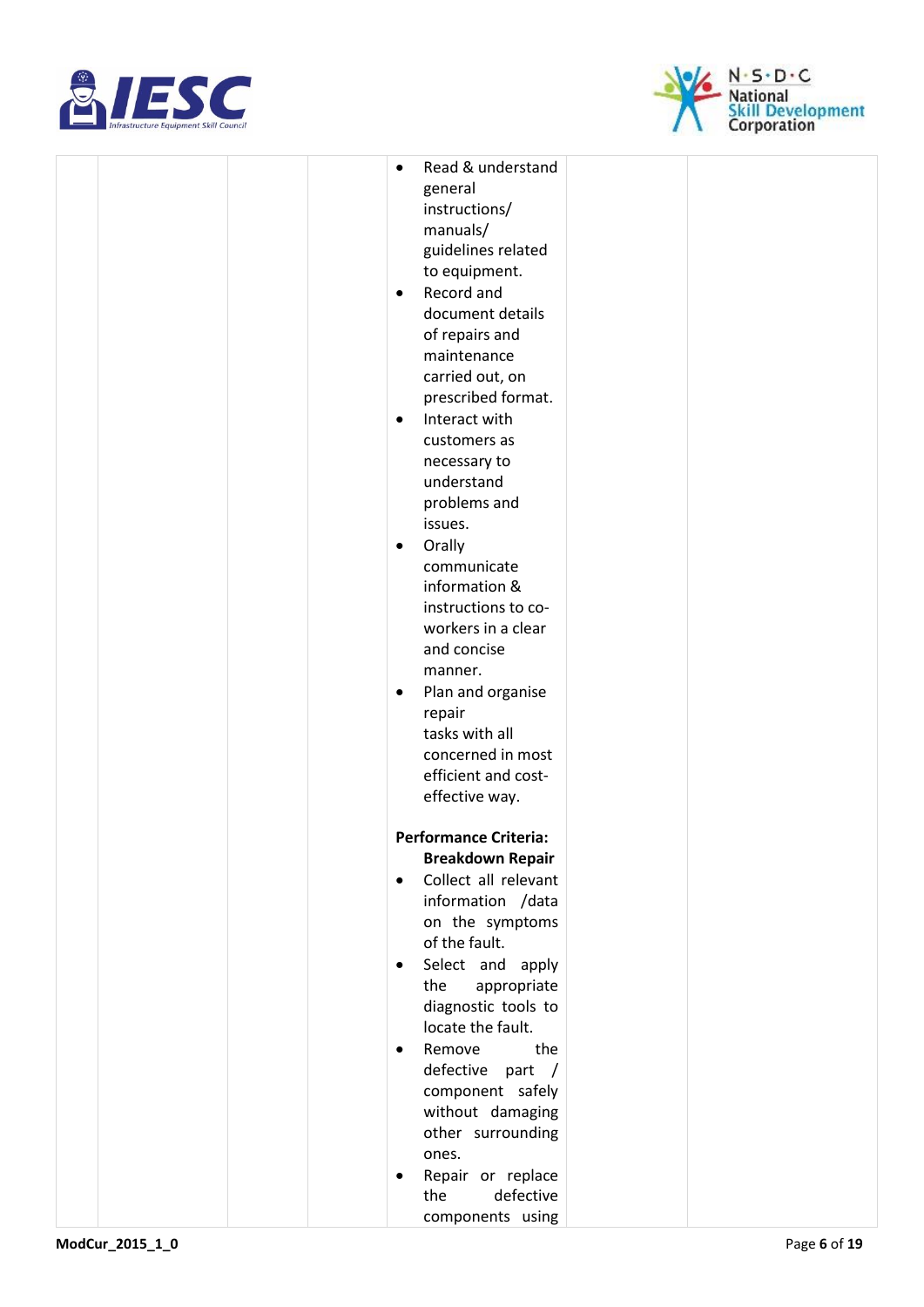



|                |                                 |       |       | approved tools and<br>procedures as per<br>the manufacturer's<br>manual<br>Reinstate parts &<br>$\bullet$<br>components<br>and<br>electrical<br>test<br>for<br>system<br>operational<br>efficiency as per<br>manufacturer's<br>guidelines.<br><b>Maintenance Work</b><br>Follow<br>$\bullet$<br>maintenance<br>schedule as<br>per<br>manufacturers<br>manual<br>Replenish<br>or<br>$\bullet$<br>change<br>consumables<br>as<br>per manufacturers<br>manual<br>Clean & test all<br>$\bullet$<br>for<br>components<br>their performance<br>the<br>per<br>as<br>procedure given in |            |                                                                  |
|----------------|---------------------------------|-------|-------|---------------------------------------------------------------------------------------------------------------------------------------------------------------------------------------------------------------------------------------------------------------------------------------------------------------------------------------------------------------------------------------------------------------------------------------------------------------------------------------------------------------------------------------------------------------------------------|------------|------------------------------------------------------------------|
|                |                                 |       |       | the manual.<br>Verify all<br>safety<br>devices<br>are                                                                                                                                                                                                                                                                                                                                                                                                                                                                                                                           |            |                                                                  |
|                |                                 |       |       | operating correctly                                                                                                                                                                                                                                                                                                                                                                                                                                                                                                                                                             |            |                                                                  |
| $\overline{2}$ | Reporting<br>&<br>Documentation | 10:00 | 26:00 | Organisational<br><b>Context</b><br>Different reporting<br>$\bullet$<br>channels in the<br>company.<br>Responsibilities<br>$\bullet$<br>and time frame for<br>resolving<br>problems.<br><b>Equipment costs</b><br>$\bullet$<br>and delay<br>implications to<br>company.<br><b>Technical Knowledge</b>                                                                                                                                                                                                                                                                           | IES/N 7701 | Formats of various<br>$\bullet$<br>documents<br>for<br>reporting |
|                |                                 |       |       | Besides technical<br>$\bullet$<br>knowledge related<br>to repairs and                                                                                                                                                                                                                                                                                                                                                                                                                                                                                                           |            |                                                                  |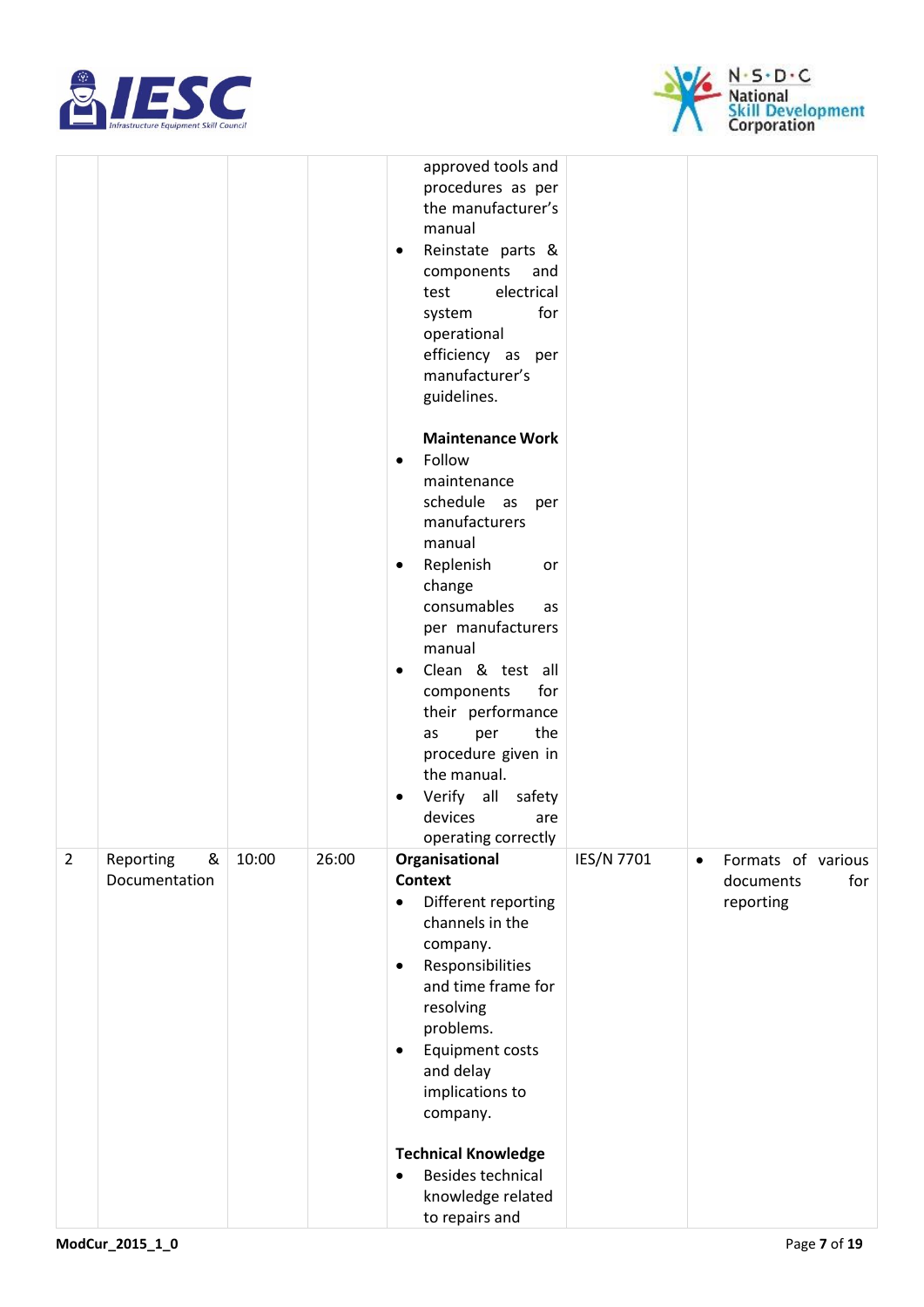



|  |  | maintenance                      |  |
|--|--|----------------------------------|--|
|  |  | should know.                     |  |
|  |  | Different types of<br>$\bullet$  |  |
|  |  | documents and                    |  |
|  |  | Company guide                    |  |
|  |  | lines on filling and             |  |
|  |  | processing.                      |  |
|  |  | Methods to collect<br>$\bullet$  |  |
|  |  | and collate the                  |  |
|  |  | requisite info from              |  |
|  |  | various sources.                 |  |
|  |  |                                  |  |
|  |  | Skills - Core &                  |  |
|  |  | Professional                     |  |
|  |  | In addition to core<br>$\bullet$ |  |
|  |  | and generic skills               |  |
|  |  | listed above                     |  |
|  |  | Interact regularly<br>$\bullet$  |  |
|  |  | with team                        |  |
|  |  | members to work                  |  |
|  |  | efficiently.                     |  |
|  |  | Identify bottle<br>$\bullet$     |  |
|  |  | necks and take                   |  |
|  |  | timely remedial                  |  |
|  |  | action.                          |  |
|  |  |                                  |  |
|  |  | Performance Criteria.            |  |
|  |  | unresolved<br>Report             |  |
|  |  | problems                         |  |
|  |  | Follow<br>$\bullet$              |  |
|  |  | reporting                        |  |
|  |  | procedure<br>as                  |  |
|  |  | company<br>per                   |  |
|  |  | policy.                          |  |
|  |  | Escalate<br>$\bullet$            |  |
|  |  | problems<br>$\prime$             |  |
|  |  | incidents<br>in                  |  |
|  |  | timely manner                    |  |
|  |  | as<br>per                        |  |
|  |  | procedure.                       |  |
|  |  |                                  |  |
|  |  | field<br>visit<br>Prepare        |  |
|  |  | report                           |  |
|  |  | Identify<br>$\bullet$<br>job     |  |
|  |  | related                          |  |
|  |  | documentation<br>to be done      |  |
|  |  |                                  |  |
|  |  | Use prescribed<br>$\bullet$      |  |
|  |  | formats<br>and                   |  |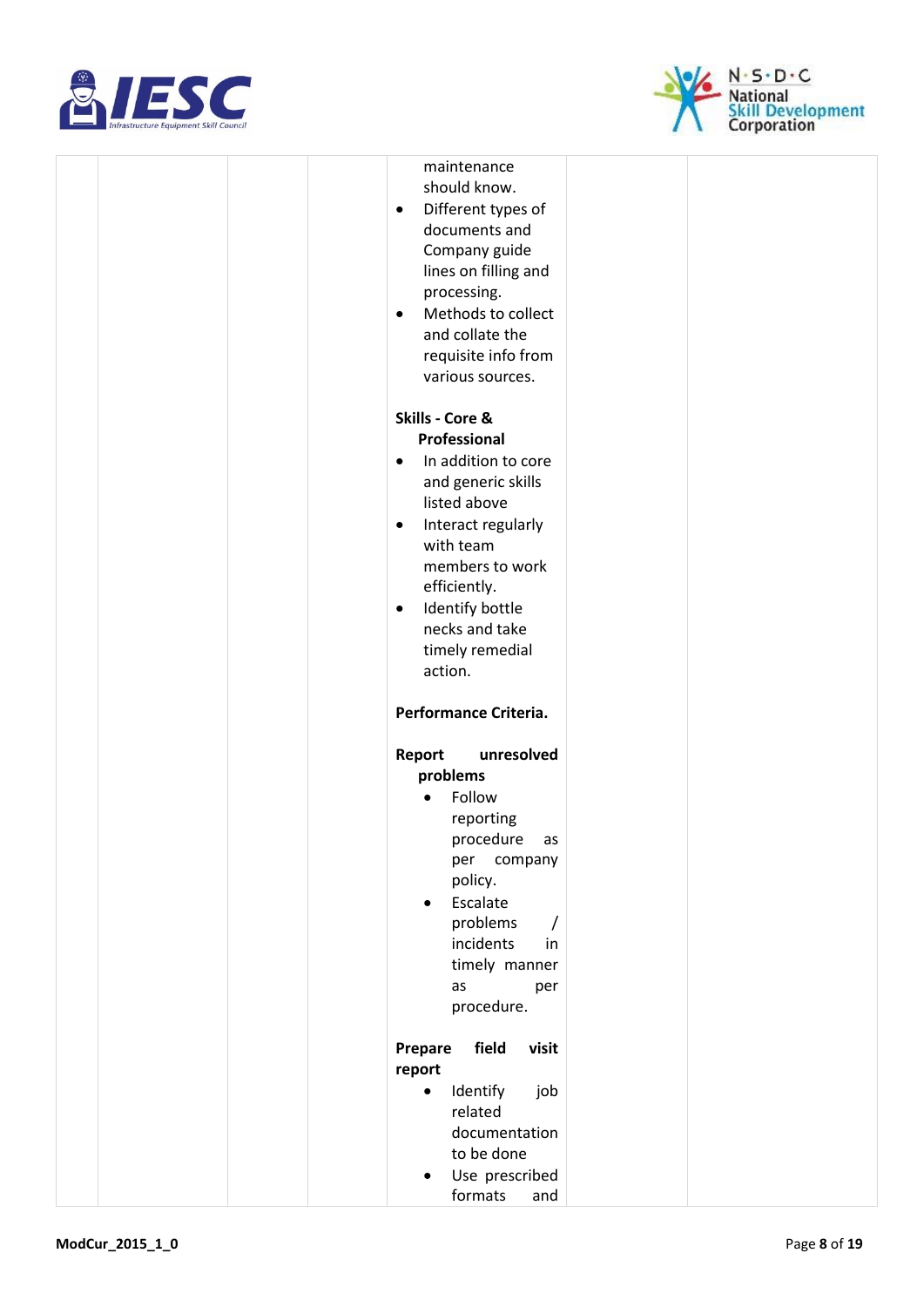



|   |                                                                     |       |       | record details<br>accurately<br>Complete<br>list<br>$\bullet$<br>of parts to be<br>procured and<br>initiate action<br>Adhere<br>to<br>$\bullet$<br>suggested time<br>lines as<br>laid<br>down<br>by<br>company<br>Documents to<br>$\bullet$<br>be made<br>available to<br>appropriate<br>authorities for<br>inspection<br>/audit                                                                                                                                                                                                                                                                                               |            |                                                                                        |
|---|---------------------------------------------------------------------|-------|-------|--------------------------------------------------------------------------------------------------------------------------------------------------------------------------------------------------------------------------------------------------------------------------------------------------------------------------------------------------------------------------------------------------------------------------------------------------------------------------------------------------------------------------------------------------------------------------------------------------------------------------------|------------|----------------------------------------------------------------------------------------|
| 3 | Comply<br>with<br>Workshop<br>Health<br>and<br>Safety<br>Guidelines | 04:00 | 08:00 | Organisational<br><b>Context</b><br>Health, safety,<br>$\bullet$<br>environmental<br>(HSE) policies and<br>guidelines of the<br>company & their<br>importance<br>Reporting channel<br>$\bullet$<br>and<br>documentation<br>procedure for all<br><b>HSE related</b><br>matters<br>Contact details of<br>$\bullet$<br>personnel<br>responsible for<br><b>HSE related</b><br>matters & in case<br>of emergencies.<br>Location of<br>$\bullet$<br>workshop store,<br>first aid station and<br>assembly points<br><b>Technical Knowledge</b><br>OEMs guidelines<br>$\bullet$<br>for health, safety<br>and security<br>requirements. | IES/N 7602 | PPE Items<br>$\bullet$<br>Firefighting<br>٠<br>Equipment<br>First Aid Kit<br>$\bullet$ |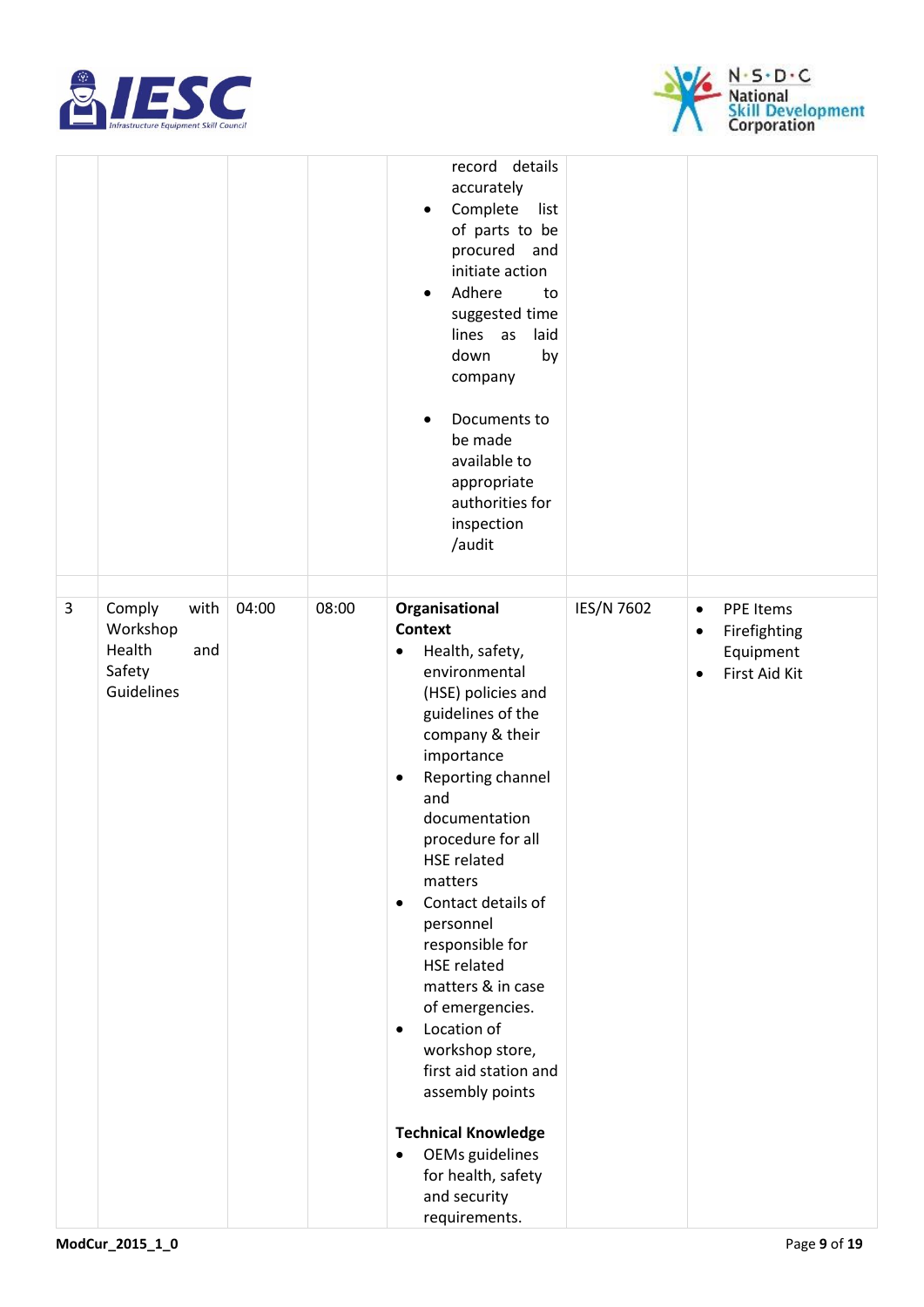



|  |  | $\bullet$ | Types, use and                          |  |
|--|--|-----------|-----------------------------------------|--|
|  |  |           | importance of<br>Personal               |  |
|  |  |           | Protective                              |  |
|  |  |           | Equipment (PPE)                         |  |
|  |  | $\bullet$ | Types of common                         |  |
|  |  |           | hazards and risks                       |  |
|  |  |           | at workshop and                         |  |
|  |  |           | preventive                              |  |
|  |  |           | measures.                               |  |
|  |  | $\bullet$ | Safe practices                          |  |
|  |  |           | when working with                       |  |
|  |  |           | tools and machines                      |  |
|  |  | $\bullet$ | In case of                              |  |
|  |  |           | emergencies                             |  |
|  |  |           | procedure to stop/                      |  |
|  |  |           | shut down                               |  |
|  |  |           | machinery.                              |  |
|  |  | $\bullet$ | Common injuries                         |  |
|  |  |           | and appropriate                         |  |
|  |  |           | basic first aid                         |  |
|  |  |           | treatment.                              |  |
|  |  | $\bullet$ | Firefighting                            |  |
|  |  |           | equipment: Basic                        |  |
|  |  |           | knowledge of                            |  |
|  |  |           | handling and using                      |  |
|  |  |           | them.                                   |  |
|  |  | $\bullet$ | Guidelines for                          |  |
|  |  |           | transport, storage<br>and disposal of   |  |
|  |  |           | hazardous                               |  |
|  |  |           | materials and                           |  |
|  |  |           | waste                                   |  |
|  |  | $\bullet$ | Safety                                  |  |
|  |  |           | signs/symbols and                       |  |
|  |  |           | warnings used in                        |  |
|  |  |           | workshops and                           |  |
|  |  |           | their meaning                           |  |
|  |  |           |                                         |  |
|  |  |           | Skills - Core &                         |  |
|  |  |           | Professional                            |  |
|  |  |           | In addition to the                      |  |
|  |  |           | core and generic<br>skills listed above |  |
|  |  | $\bullet$ | Use correct PPE                         |  |
|  |  |           | and other safety                        |  |
|  |  |           | gear while in the                       |  |
|  |  |           | work shop.                              |  |
|  |  |           |                                         |  |
|  |  |           | <b>Performance Criteria</b>             |  |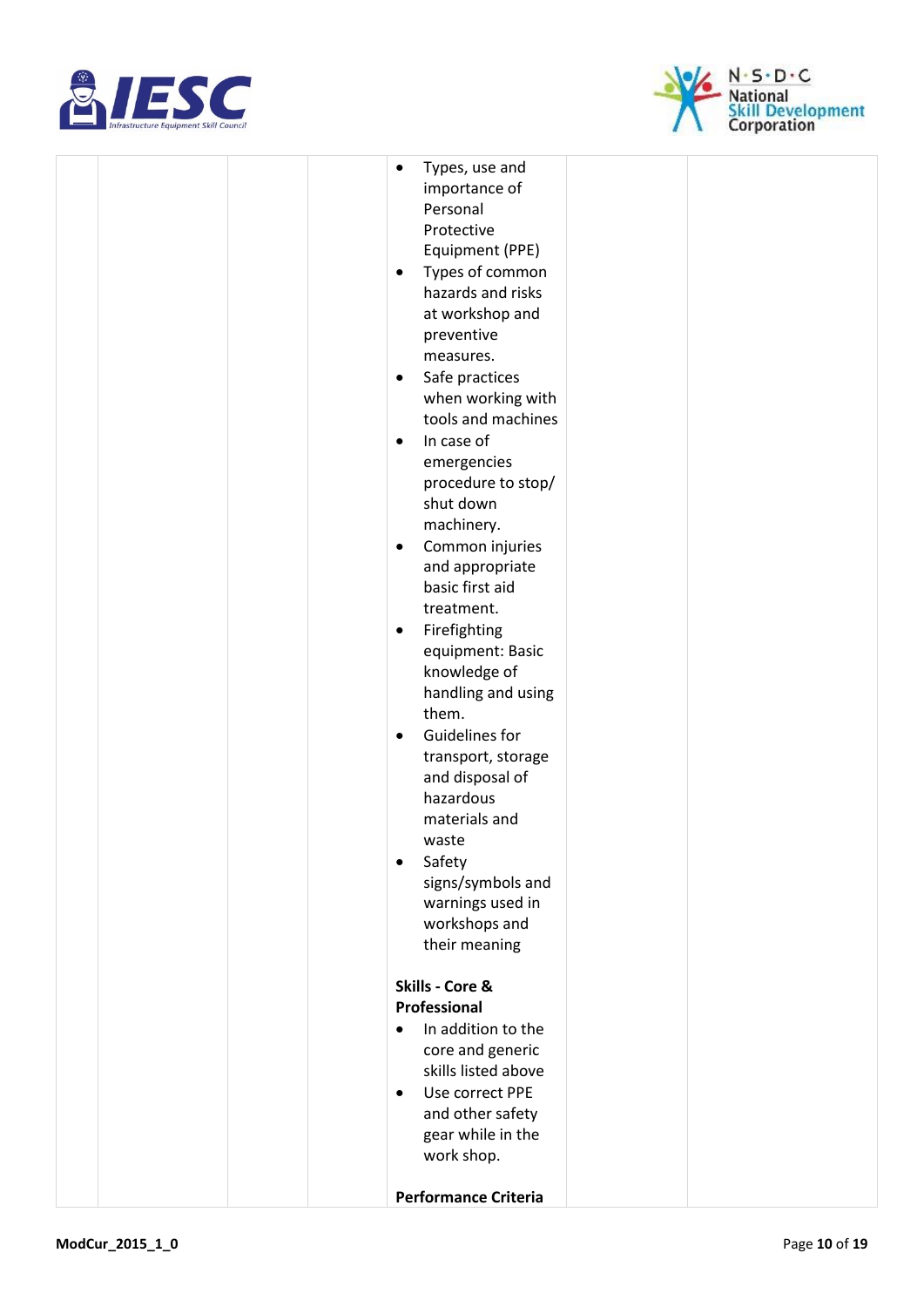



|                        |                | Comply with<br>٠<br>safety, health,<br>environment and<br>security related<br>regulations &<br>guidelines at work.<br>Carry out<br>٠<br>maintenance<br>operations as per<br>manufacturers and<br>workshop related<br>procedures<br>Correct use of<br>$\bullet$<br>Personal<br>Protective<br>Equipment (PPE)<br>and other safety<br>gear at work site.<br>Lift and carry tools<br>٠<br>and equipment<br>safely using correct<br>procedures<br>Keep work area<br>٠<br>free from clutter,<br>waste and spillage<br>Store tools &<br>$\bullet$<br>equipment at<br>designated places<br>only post use.<br>Operate fire<br>٠<br>extinguishers as<br>applicable.<br>Support in<br>٠<br>administering basic<br>first aid.<br>Record and report<br>$\bullet$<br>details as related<br>to operations,<br>incidents or<br>accidents as<br>applicable. |
|------------------------|----------------|--------------------------------------------------------------------------------------------------------------------------------------------------------------------------------------------------------------------------------------------------------------------------------------------------------------------------------------------------------------------------------------------------------------------------------------------------------------------------------------------------------------------------------------------------------------------------------------------------------------------------------------------------------------------------------------------------------------------------------------------------------------------------------------------------------------------------------------------|
| <b>Total Duration:</b> | 84:00<br>36:00 | <b>Unique Equipment Required:</b><br>Electrical/Electronic/Instrumentation System with all related<br>$\bullet$<br>components/assemblies.                                                                                                                                                                                                                                                                                                                                                                                                                                                                                                                                                                                                                                                                                                  |
|                        |                | Standard tools and equipment for dis-assembly & assembly.<br>$\bullet$<br>Standard electrical/electronic diagnostic tools and test<br>$\bullet$<br>equipment.<br>Class room with audio-video projection system.<br>$\bullet$                                                                                                                                                                                                                                                                                                                                                                                                                                                                                                                                                                                                               |
| ModCur_2015_1_0        |                | Manufacturers Electrical Service/Repair Manual & Video.<br>$\bullet$<br>Page 11 of 19                                                                                                                                                                                                                                                                                                                                                                                                                                                                                                                                                                                                                                                                                                                                                      |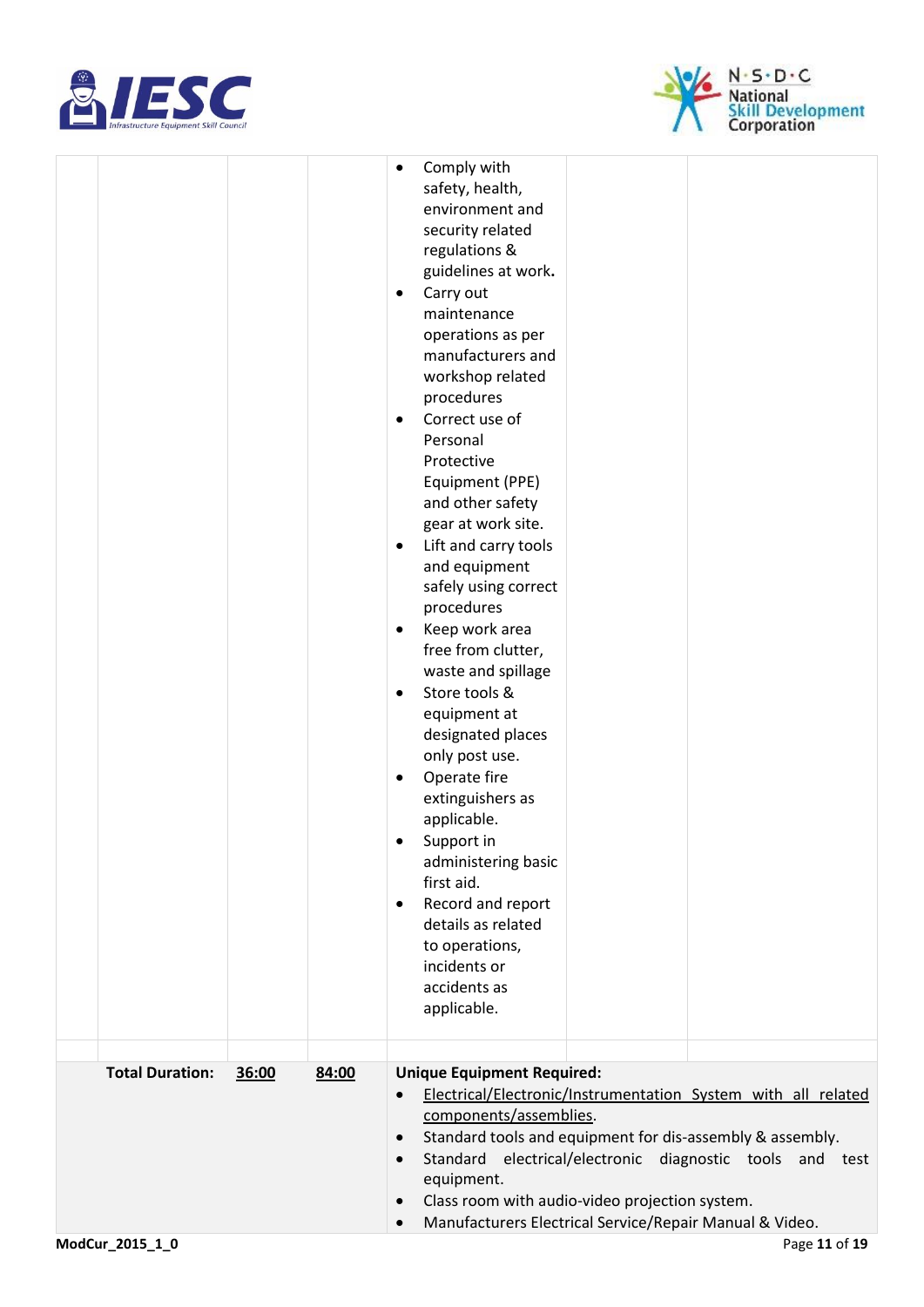



• Safety video. • PPE Equipment: Helmet, gloves, earplugs, goggles, safety shoes. • Firefighting equipment and 'How to Use' Charts • First Aid Box and 'How to Do' Charts. • Lab/workshop fully equipped for electrical /electronic / instrumentation service and repairs.

Grand Total Course Duration: **120 Hours, 0 Minutes**

*(This syllabus/ curriculum has been approved by SSC: Infrastructure Equipment Skill Council)*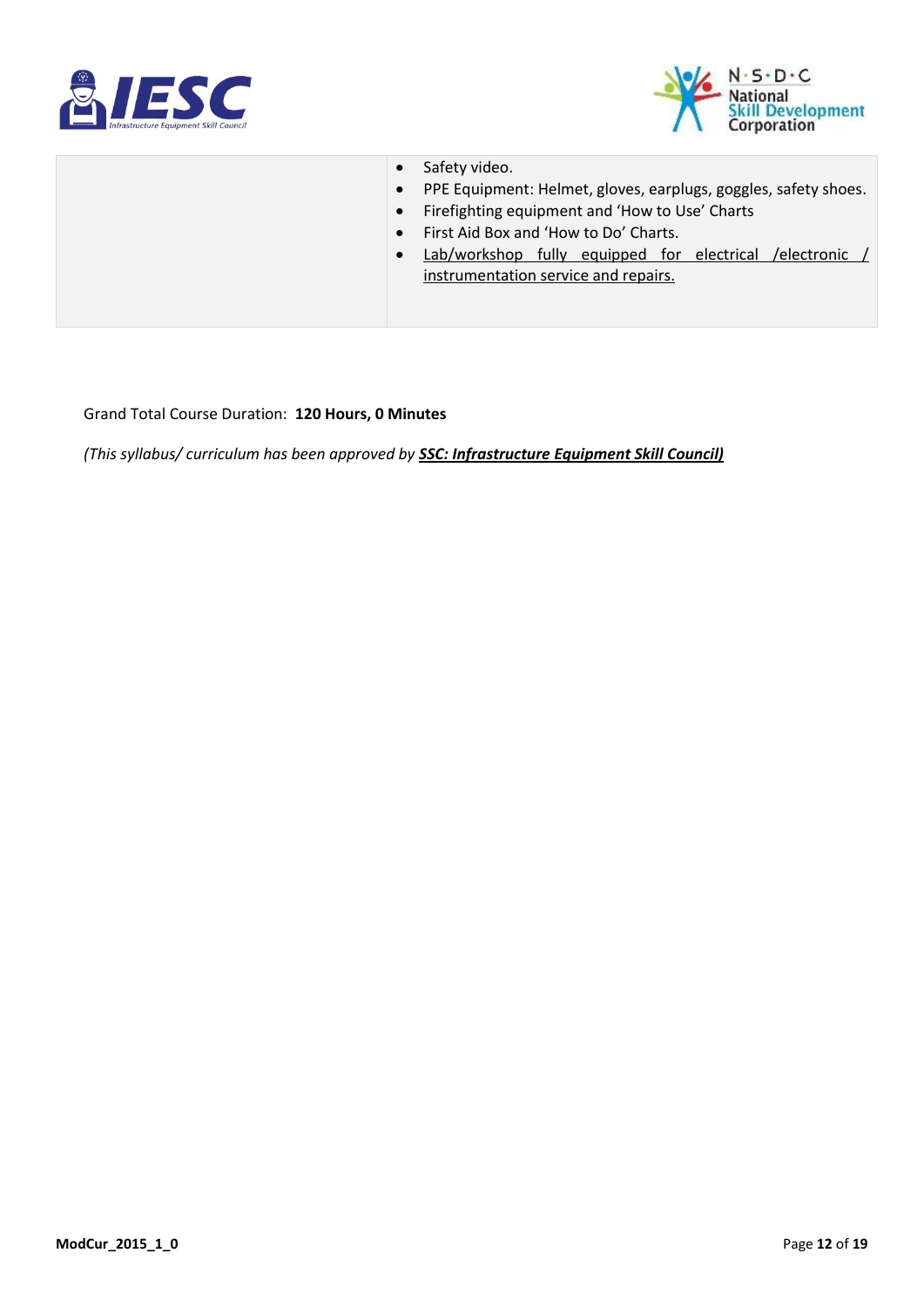



### **Annexure1: Assessment Criteria**

| <b>Assessment Criteria for Mechanic Electrical/</b> |                                                         |
|-----------------------------------------------------|---------------------------------------------------------|
| Electronic/Instrumentation                          |                                                         |
| <b>Job Role</b>                                     | <b>Mechanic Electrical/ Electronic/ Instrumentation</b> |
| <b>Qualification Pack</b>                           | IES/Q 1105 Version 1.0                                  |
| <b>Sector Skill Council</b>                         | <b>Infrastructure Equipment</b>                         |
|                                                     |                                                         |

| Sr.<br>No. | <b>Guidelines for Assessment</b>                                                                                                                                                                                                                                                           |
|------------|--------------------------------------------------------------------------------------------------------------------------------------------------------------------------------------------------------------------------------------------------------------------------------------------|
| 1          | Criteria for assessment for each Qualification Pack will be created by the Sector Skill Council. Each<br>Performance Criteria (PC) will be assigned marks proportional to its importance in NOS. SSC will also lay<br>down proportion of marks for Theory and Skills Practical for each PC |
| 2          | The assessment for the theory part will be based on knowledge bank of questions created by the SSC                                                                                                                                                                                         |
| 3          | Individual assessment agencies will create unique question papers for theory part for each candidate at<br>each examination/training centre (as per assessment criteria)                                                                                                                   |
| 4          | Individual assessment agencies will create unique evaluation for skill practical for every student at each<br>examination/training centre based on this criteria                                                                                                                           |
| 5          | To pass the Qualification Pack, every trainee should score a minimum of 50% aggregate                                                                                                                                                                                                      |
| 6          | In case of successfully passing only certain number of NOS's, the trainee is eligible to take subsequent<br>assessment on the balance NOS's to pass the Qualification Pack                                                                                                                 |

r

|                                                              |                                                                                                                    |                    |           |               | <b>Marks Allocation</b> |
|--------------------------------------------------------------|--------------------------------------------------------------------------------------------------------------------|--------------------|-----------|---------------|-------------------------|
| <b>NOS</b>                                                   | <b>Assessment criteria</b>                                                                                         | <b>Total Marks</b> | Out<br>Of | <b>Theory</b> | <b>Practical</b>        |
| IES/N1105<br>1.<br>Carry out repair<br>and maintenance       | PC1. Collect relevant information on<br>the symptoms and problems associated<br>with the fault                     |                    | 2         | 1             | 1                       |
| of<br>equipment's<br>electrical/electro<br>nic/instrumentati | PC2. Select appropriate diagnostic<br>techniques, tools and aids to locate the<br>fault as per service manual      |                    | 3         | $\mathbf 0$   | 3                       |
| on systems                                                   | PC3. Apply appropriate diagnostic<br>techniques, tools and aids to locate the<br>fault                             |                    | 2         | $\mathbf{1}$  | 1                       |
|                                                              | PC4. Investigate and establish the most<br>likely causes of the fault as per the<br><b>Standard Operating Plan</b> | 58                 | 1         | $\Omega$      | $\mathbf{1}$            |
|                                                              | PC5. Inspect the work area is free from<br>hazards as per the safety norm of the<br>organization                   |                    | 3         | $\mathbf{0}$  | 3                       |
|                                                              | PC6. Inspect the work area and check<br>for the cleanliness and as per the<br>organizational standards             |                    | 3         | $\mathbf{0}$  | 3                       |
|                                                              | PC7. Carry out random checks and<br>inspections to keep a check on the<br>quality of work carried out              |                    | 2         | 1             | 1                       |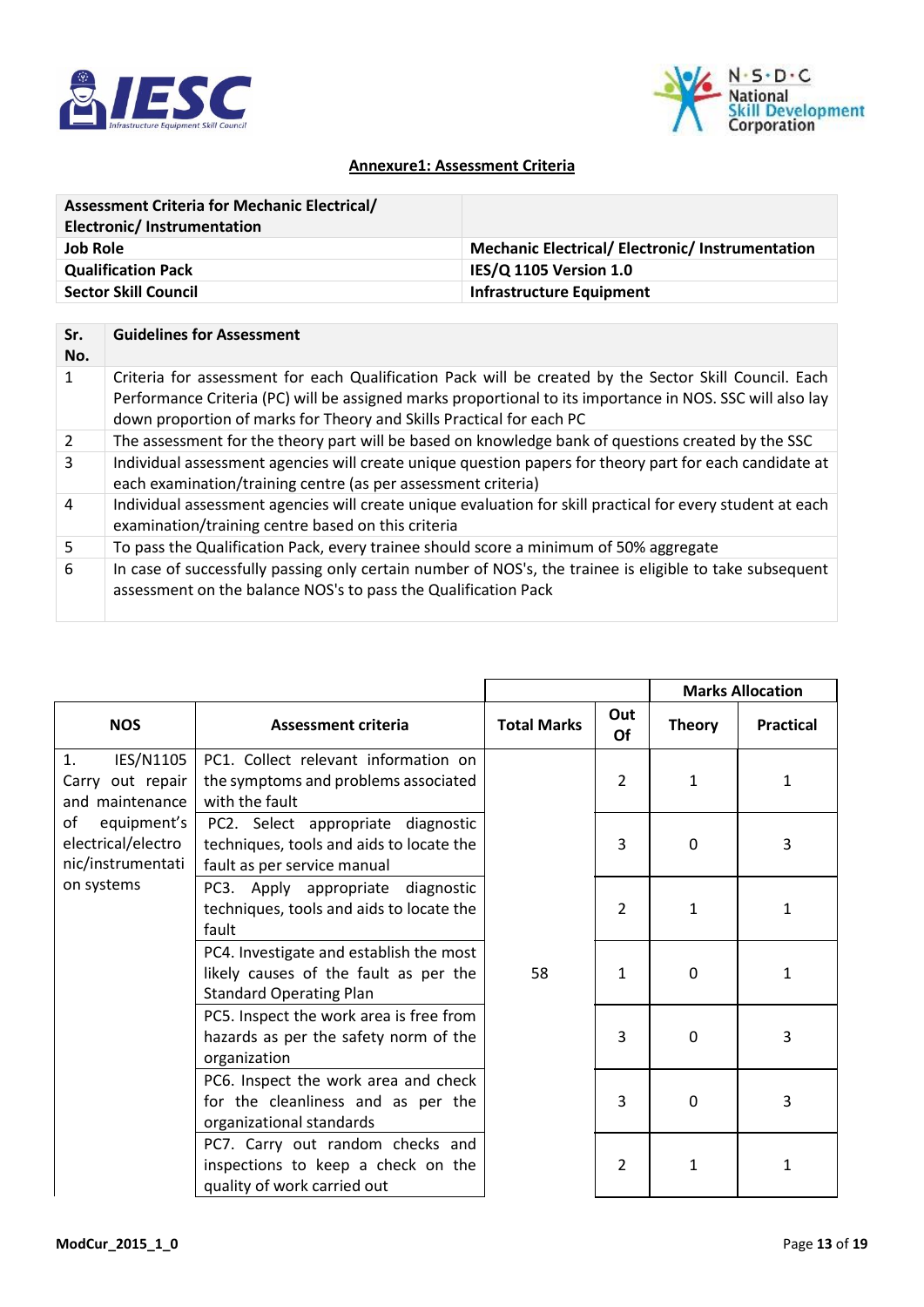



| PC8. Conduct visual inspection/flash<br>test as per service manual                                                                                                              | 1              | 0            | $\mathbf{1}$ |
|---------------------------------------------------------------------------------------------------------------------------------------------------------------------------------|----------------|--------------|--------------|
| PC9. Verify conformity of mains supply<br>to electrical/manufacturer's standards                                                                                                | 1              | 0            | $\mathbf{1}$ |
| PC10. Use test equipment to accurately<br>measure and interpret, e.g. voltage,<br>flow,<br>earth<br>continuity,<br>current<br>resistance as per Standard Operating<br>Procedure | 2              | 1            | $\mathbf{1}$ |
| PC11. Diagnose faults in infrastructure<br>equipment electronic control systems<br>and components                                                                               | 1              | 0            | $\mathbf{1}$ |
| PC12. Interpret diagnostic results as per<br>manufacturer's manual                                                                                                              | $\mathbf{1}$   | 0            | $\mathbf{1}$ |
| PC13. Recommend action to rectify the<br>Standard<br>Operating<br>fault<br>as<br>per<br>Procedure                                                                               | 2              | 1            | $\mathbf{1}$ |
| PC14. Remove, replace or repair the<br>required components, using approved<br>tools and techniques as per<br>the<br>manufacturer's manual                                       | 2              | 1            | $\mathbf{1}$ |
| PC15. Ensure to remove, replace or<br>repair<br>the<br>required<br>components<br>without<br>causing<br>damage<br>to<br>components or surrounding structures                     | 2              | 1            | $\mathbf{1}$ |
| PC16. Report any instances where the<br>removal and replacement activities<br>cannot be fully met as per company's<br>policy                                                    | $\overline{2}$ | $\mathbf{1}$ | 1            |
| the<br>PC17.<br>Complete<br>relevant<br>documentation, in accordance with<br>organizational requirements                                                                        | 1              | 0            | 1            |
| PC18. Work<br>safely at all times,<br>complying with health and safety and<br>other relevant regulations, directives<br>and guidelines                                          | 3              | 0            | 3            |
| PC19. Handle and dispose waste based<br>on environmental guidelines at the<br>work place                                                                                        | 1              | 0            | 1            |
| PC20.<br>Follow<br>the<br>maintenance<br>schedule as per the operator and<br>maintenance manual                                                                                 | 1              | 0            | 1            |
| PC21. Check the<br>components<br>of<br>Electrical/Electronics/Instrumentation<br>as per the Service manual                                                                      | 1              | 0            | 1            |
| PC22. Replace the components of<br>Electrical/Electronics/Instrumentation<br>system as per manufacturer's manual                                                                | 2              | 1            | 1            |

| $\mathbf{1}$            | $\mathbf{0}$ | $\mathbf{1}$            |
|-------------------------|--------------|-------------------------|
| $\mathbf{1}$            | $\mathbf 0$  | $\mathbf{1}$            |
| $\overline{\mathbf{c}}$ | $\mathbf{1}$ | $\mathbf{1}$            |
| $\mathbf{1}$            | $\mathbf{0}$ | $\mathbf{1}$            |
| $\mathbf{1}$            | $\mathbf 0$  | $\mathbf{1}$            |
| $\overline{c}$          | $\mathbf{1}$ | $\mathbf{1}$            |
| $\overline{\mathbf{c}}$ | $\mathbf{1}$ | $\mathbf{1}$            |
| $\overline{\mathbf{c}}$ | $\mathbf{1}$ | $\mathbf{1}$            |
| $\overline{\mathbf{c}}$ | $\mathbf{1}$ | $\mathbf{1}$            |
| $\mathbf{1}$            | $\mathbf{0}$ | $\mathbf{1}$            |
| 3                       | $\mathbf{0}$ | $\overline{\mathbf{3}}$ |
| $\mathbf{1}$            | $\mathbf{0}$ | $\mathbf{1}$            |
| $\mathbf{1}$            | $\mathbf{0}$ | $\mathbf{1}$            |
| $\mathbf{1}$            | $\mathbf{0}$ | $\mathbf{1}$            |
| $\overline{\mathbf{c}}$ | $\mathbf{1}$ | $\mathbf{1}$            |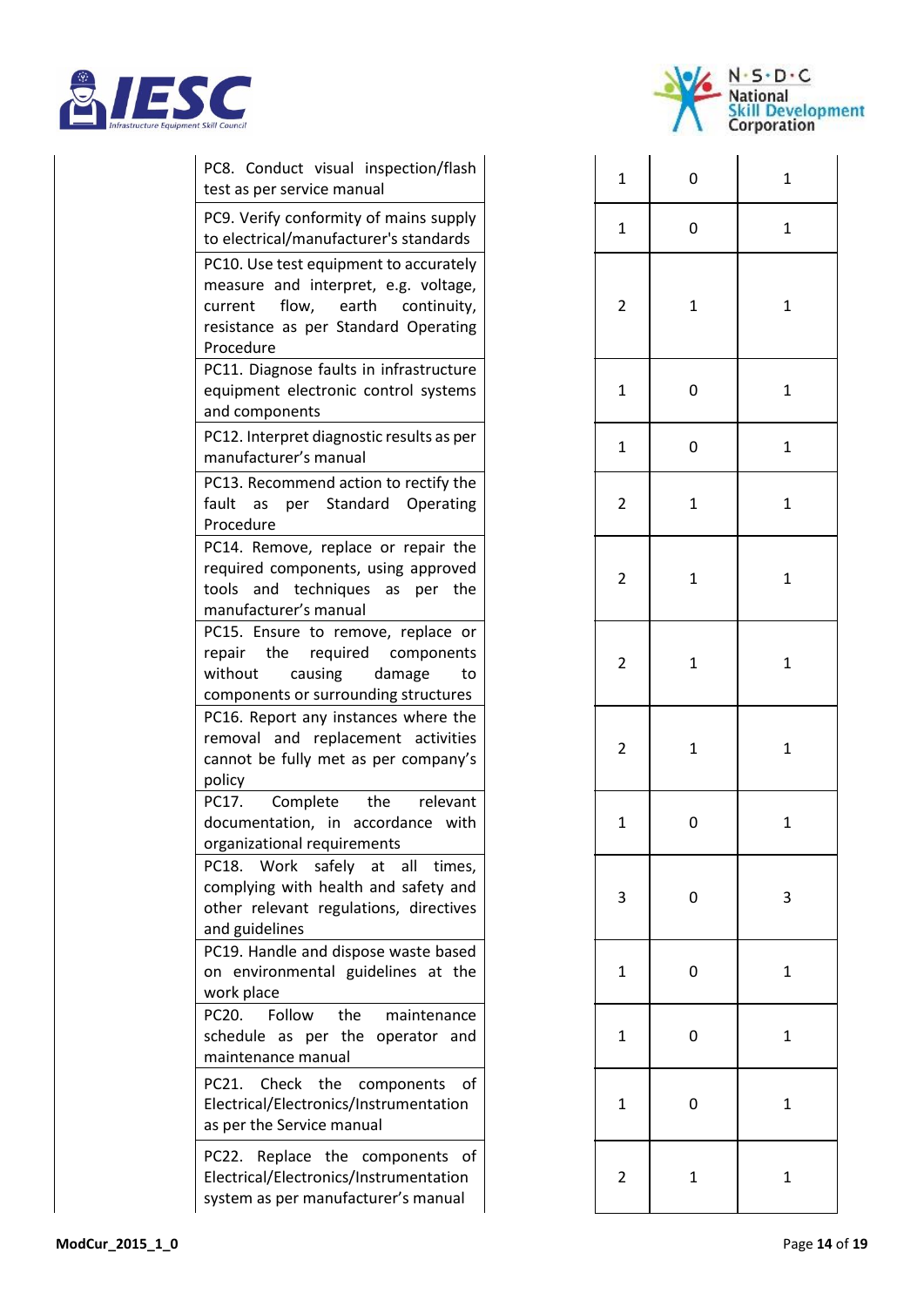



PC23. Verify in appropriate sequence for the components of Electrical system as per Service manual • Starter circuits • Ignition circuits • Charging circuits • Lighting circuits • Instrumentation • Spark ignition • Ancillary circuits • Battery PC24. Verify conformity of mains supply to electrical/manufacturer's standards. • flash test • visual inspection PC25. Verify correct operation of safety devices, e.g. circuit protection, fuses, safety switches as per manufacturer's manual PC26. Verify the following to judge the appropriate operation of electronic control and monitoring electronic system components as per service manual • Transistors • Capacitors • Regulators **Resistors** • Transformers • Thermistors • Transmitters • Electronic control units PC27. Cleaning of electronic components as per standard operating procedure PC28. Report any instances where the parts need to be changed/repaired as per organization policy PC29. Replenish / change the consumables as per the manufacturer's manual

PC30. Assemble back, close covers, guards & prepare for taking the trials as per manufacturer's manual

| $\overline{\mathbf{r}}$ | $\mathbf{1}$ | $\overline{\mathbf{3}}$ |
|-------------------------|--------------|-------------------------|
| 3                       | $\mathbf{0}$ | 3                       |
| $\overline{\mathbf{c}}$ | $\mathbf{1}$ | $\mathbf{1}$            |
| $\overline{\mathbf{r}}$ | $\mathbf{1}$ | $\overline{\mathbf{3}}$ |
| $\overline{\mathbf{c}}$ | $\mathbf{1}$ | $\mathbf{1}$            |
| $\mathbf{1}$            | $\mathbf{0}$ | $\mathbf{1}$            |
| $\mathbf{1}$            | $\mathbf{0}$ | $\mathbf{1}$            |
| $\mathbf{1}$            | $\mathbf{0}$ | $\mathbf{1}$            |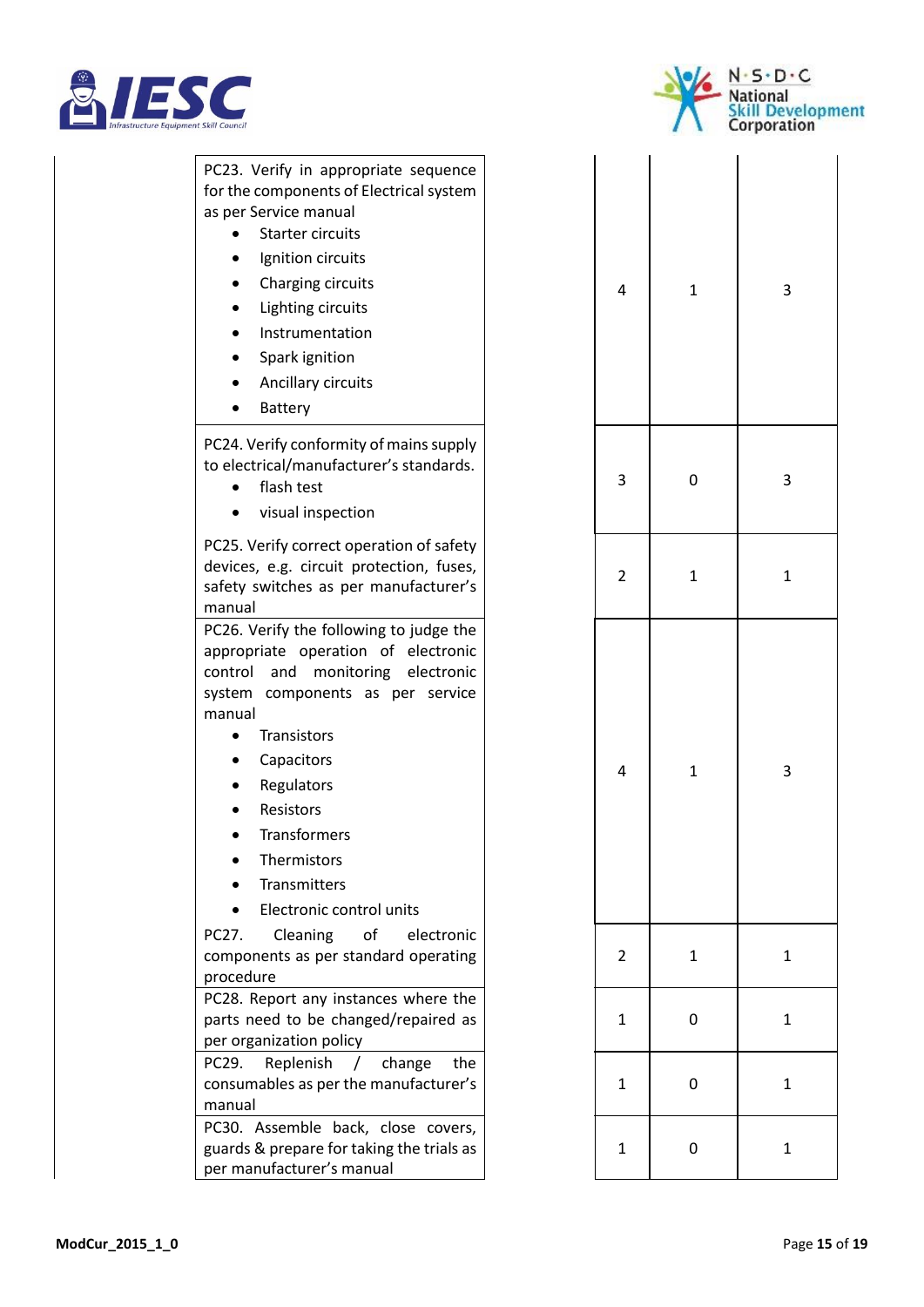



|                                                                          | PC31.<br>Complete<br>the<br>relevant<br>documentation, in accordance with<br>organizational requirements                                                                    |              | 1              | 0            | $\mathbf{1}$ |
|--------------------------------------------------------------------------|-----------------------------------------------------------------------------------------------------------------------------------------------------------------------------|--------------|----------------|--------------|--------------|
|                                                                          |                                                                                                                                                                             | <b>Total</b> | 58             | 13           | 45           |
| 2.<br>IES/N7701<br>Carry<br>out                                          | PC1. Follow reporting procedures as<br>laid down by the employer                                                                                                            |              | 2              | $\mathbf{1}$ | $\mathbf{1}$ |
| Reporting<br>and<br>Documentation                                        | PC2. Report and escalate problems/<br>incidents as required in a timely<br>manner as per organizational policy                                                              |              | 1              | 0            | 1            |
|                                                                          | PC <sub>3</sub> .<br>Report to the appropriate<br>authority as per the policy laid down by<br>the employer                                                                  | 17           | 2              | $\mathbf{1}$ | $\mathbf{1}$ |
|                                                                          | PC4.<br>Identify<br>job<br>related<br>documentation that needs<br>to<br>be<br>completed                                                                                     |              | $\overline{2}$ | $\mathbf{1}$ | 1            |
|                                                                          | PC5. Prepare parts list that needs to be<br>procured for resolving problem in<br>equipment                                                                                  |              | 3              | 0            | 3            |
|                                                                          | PC6. Use prescribed formats and record<br>details accurately as per the process                                                                                             |              | $\overline{2}$ | $\mathbf{1}$ | $\mathbf{1}$ |
|                                                                          | PC7. Complete all documentation as<br>per the policy laid down by the<br>employer                                                                                           |              | 2              | $\mathbf{1}$ | 1            |
|                                                                          | PC8. Adhere to the suggested timelines<br>as per company's policy                                                                                                           |              | 1              | 0            | 1            |
|                                                                          | PC9. Make the documents available to<br>appropriate authorities for inspection<br>as per company's policy                                                                   |              | 2              | 1            | 1            |
|                                                                          |                                                                                                                                                                             | <b>Total</b> | 17             | 6            | 11           |
| IES/N7602<br>3.<br>Comply<br>with<br>workshop<br>health<br>and<br>safety | PC1. Comply with safety,<br>health,<br>security and environment<br>related<br>regulations/<br>guidelines<br>as<br>per<br>organizational/ manufacturer's policy              |              | 2              | 1            | 1            |
| guidelines                                                               | PC2. Carry out maintenance operations<br>manufacturer's<br>per the<br>and<br>as<br>workshop related health and safety<br>guidelines/<br>standard<br>operating<br>procedures |              | 3              | 0            | 3            |
|                                                                          | PC3. Follow safety regulations and<br>procedures with regard to service<br>workshop hazards and risks                                                                       | 25           | $\overline{2}$ | $\mathbf{1}$ | 1            |
|                                                                          | Use<br>PC4.<br>appropriate<br>protective<br>clothing/ equipment for specific tasks<br>and work conditions as per service<br>manual                                          |              | $\overline{2}$ | $\mathbf{1}$ | 1            |
|                                                                          | PC5.<br>Lift<br>and<br>carry<br>tools/equipment/components<br>safely                                                                                                        |              | 4              | $\mathbf{1}$ | 3            |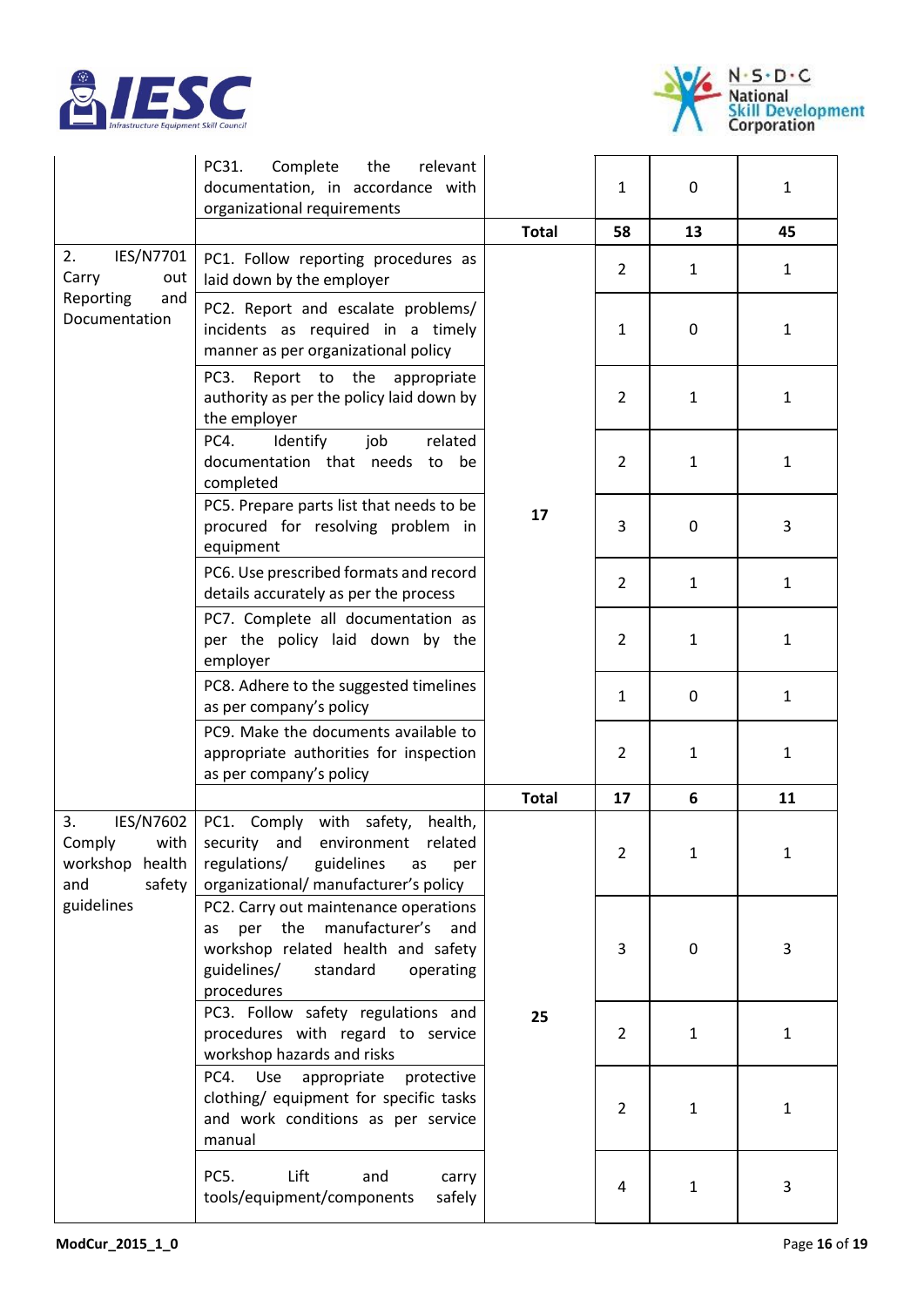



| using correct procedure as per the<br>service manual                                                                                                      |              |               |              |              |
|-----------------------------------------------------------------------------------------------------------------------------------------------------------|--------------|---------------|--------------|--------------|
| PC6. Use appropriate tools in a proper<br>manner as given in the service manual                                                                           |              | 3             | 0            | 3            |
| PC7. Keep the work area free from<br>clutter and spillage                                                                                                 |              | $\mathcal{P}$ | 1            | $\mathbf{1}$ |
| PC8. Store equipment and tools back at<br>designated place post use and inspect<br>to make sure they are not left behind                                  |              | 1             | 0            | $\mathbf{1}$ |
| PC9. Handle the storage and disposal of<br>hazardous materials and waste in<br>compliance with health, safety and<br>environmental guidelines             |              | $\mathbf{1}$  | 0            | $\mathbf{1}$ |
| PC10. Operate various grades of fire<br>extinguishers, as applicable                                                                                      |              | $\mathcal{P}$ | $\mathbf{1}$ | $\mathbf{1}$ |
| PC11. Support in administering basic<br>first aid and report to concerned team<br>members, as required, in case of an<br>accident                         |              | $\mathbf{1}$  | 0            | $\mathbf{1}$ |
| Respond<br>promptly<br>PC12.<br>and<br>appropriately to an accident/ incident<br>or emergency situation, within limits of<br>your role and responsibility |              | 1             | 0            | 1            |
| PC13. Record and report details related<br>to operations, incidents or accidents, as<br>applicable                                                        |              | $\mathbf{1}$  | 0            | $\mathbf{1}$ |
|                                                                                                                                                           | <b>Total</b> | 25            | 6            | 19           |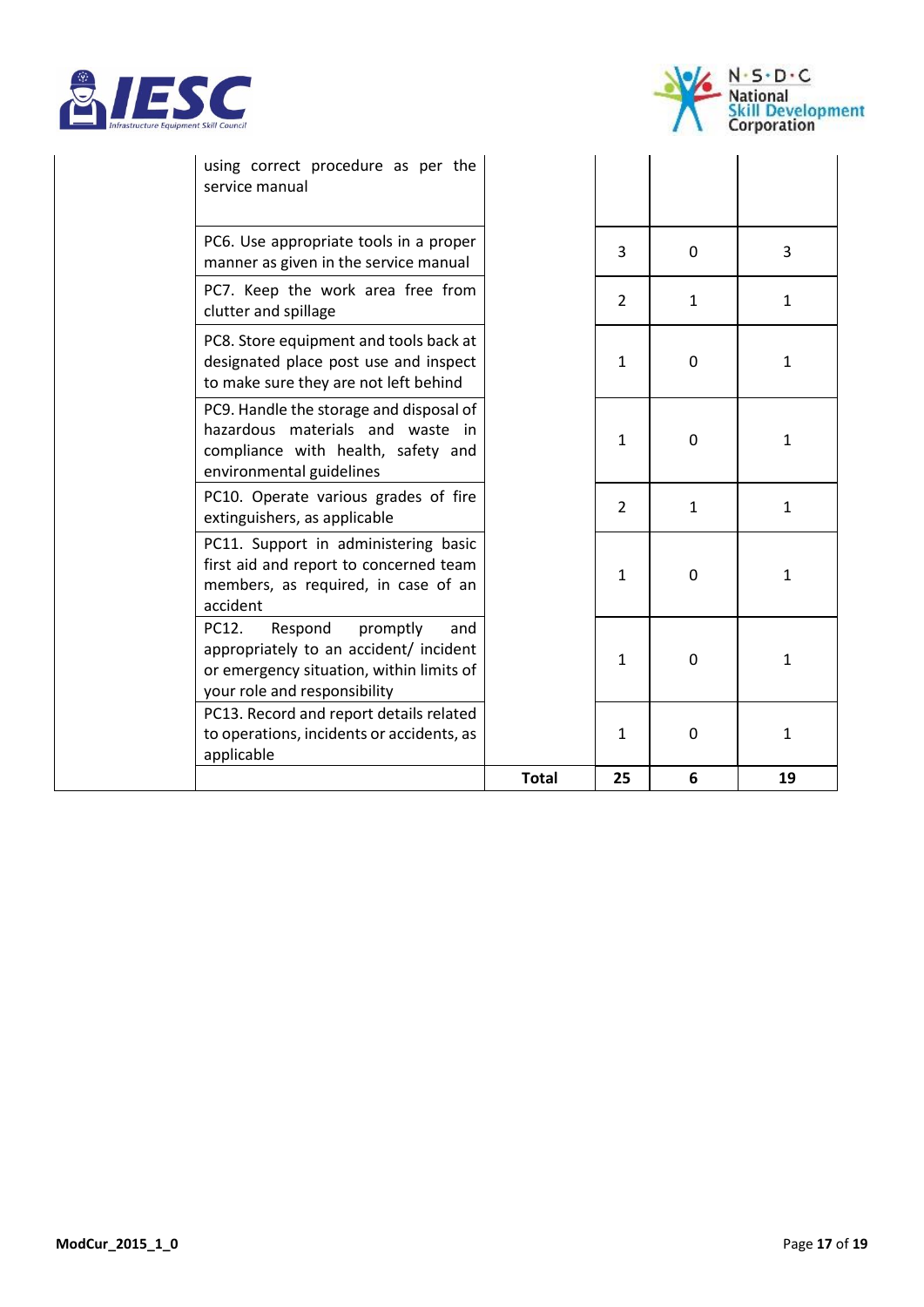



## **Annexure2**

### **Trainer Pre-requisites for Job role: "Mechanic Electrical/Electronics/Instrumentation" Mapped to Qualification Pack: "IESC/Q 1105 Version 1.0"**

| Sr.<br><b>No</b> | Area                                                          | <b>Details</b>                                                                                                                                                                                                                                             |
|------------------|---------------------------------------------------------------|------------------------------------------------------------------------------------------------------------------------------------------------------------------------------------------------------------------------------------------------------------|
| $\mathbf{1}$     | <b>Description</b>                                            | To deliver accredited training service, mapping to the curriculum detailed above, in<br>accordance with the Qualification Pack "IES/Q 1105 Version 1.0".                                                                                                   |
| $\mathfrak{D}$   | <b>Personal Attributes</b>                                    | Aptitude for conducting training, with strong communication and interpersonal skills.<br>Passion for training and developing others; well-organised; and a team player.<br>Eager to learn and keep oneself updated with the latest in the mentioned field. |
| 3                | <b>Minimum</b><br><b>Educational</b><br><b>Qualifications</b> | ITI / Diploma in Electrical/Electronic/Instrumentation                                                                                                                                                                                                     |
| 4a               | Domain<br><b>Certification</b>                                | Certified for Job Role: "Mechanic Electrical/Electronic/Instrumentation" mapped to QP:<br>"IES/Q $1105$ – Version 1.0". Minimum accepted score 70%.<br>Desired: Certification Training in Electrical/Electronic/Instrumentation Service                    |
| 4b               | <b>Platform</b><br><b>Certification</b>                       | Certified for Job Role: "Trainer" mapped to Qualification Pack: SSC/1402. Minimum<br>accepted score 70%.                                                                                                                                                   |
| 5                | <b>Experience</b>                                             | Around 3 to 4 years' experience in Electrical/Electronic/Instrumentation<br>$\bullet$<br>service and repairs.<br>Desirable: Should have conducted Electrical/Electronic/Instrumentation<br>$\bullet$<br>service training programs.                         |